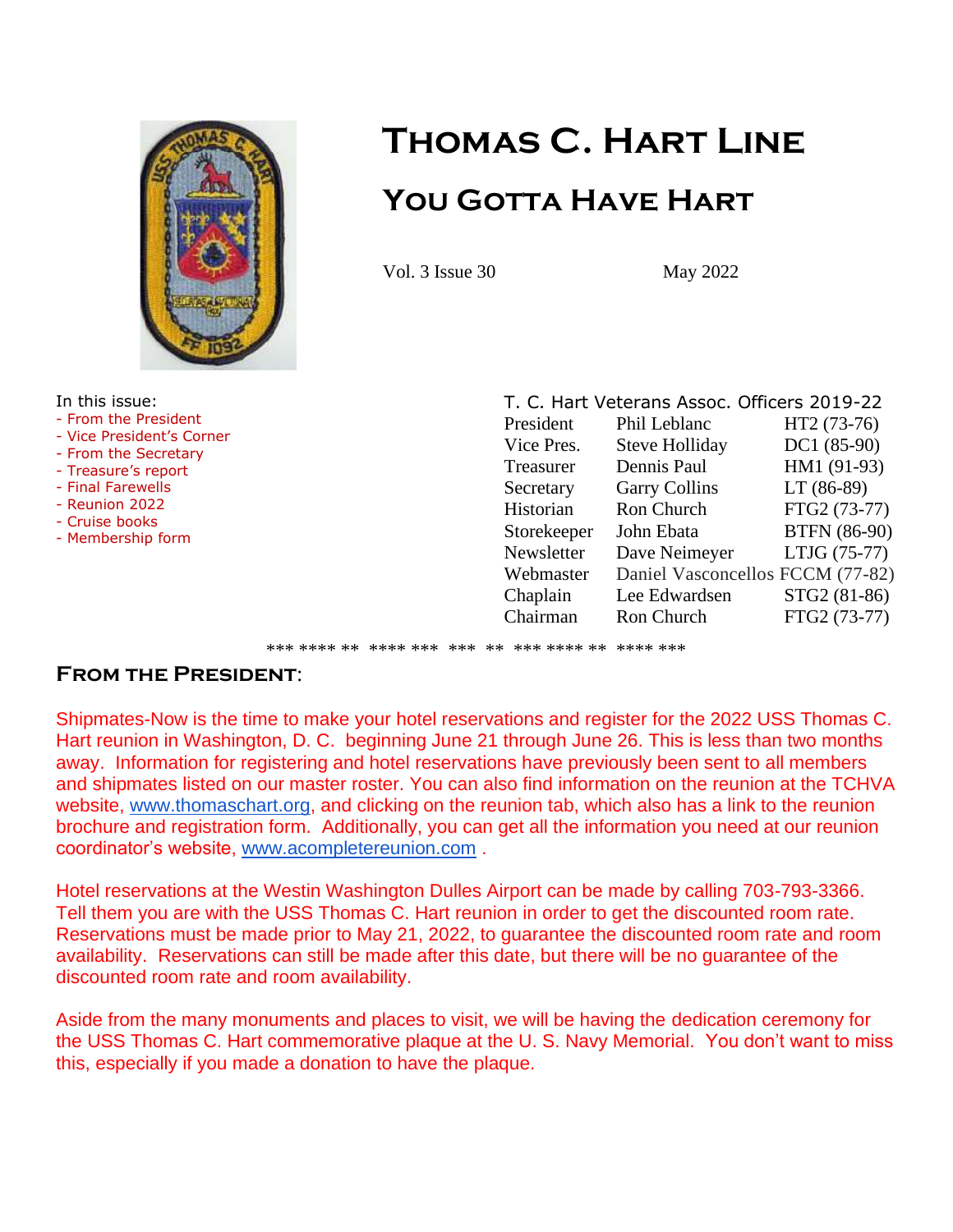Of course, one of the great things about the reunion is the opportunity to meet with former shipmates to remember our time on the Hart. Many Sea Stories will be told by several generations of Hart sailors. Always interesting and mostly true.

Looking forward to seeing all of you in D. C. this coming June.

Sincerely, *Philip Leblanc* Philip Leblanc (HT2 1973-1976) President TCHVA

\*\*\* \*\*\*\* \*\* \*\*\*\* \*\*\* \*\*\* \*\* \*\*\* \*\*\*\* \*\* \*\*\*\* \*\*\*

#### **Vice President's Corner**

Shipmates,

Now set the Special Sea and Anchor Detail! Our ship's Reunion will soon be getting underway!

Our list of attendees is growing, but time is running out to ensure the discounted rate of \$119 at the Westin Washington Dulles Airport. So, the time is now to book your reservations. Be sure and call the Hotel directly at 703-793-3366 and don't forget to tell them that you are with the USS Thomas C. Hart. Remember that May 21st is the cut-off to receive this discounted rate.

Keep in mind that you must be a member of the Thomas C. Hart Veterans Association (TCHVA) to attend. Note: Members may bring guests. Visit our TCHVA website www.thomaschart.org to join.

One of many highlights of this reunion is our Plaque Dedication to be held at the Navy Memorial. A lot of our Shipmates have made contributions to ensure USS Thomas C. Hart is remembered and honored in our nation's capital.

Our planner with www.acompletereunion.com has provided us an outstanding schedule of events/tours for your choosing.

I would like to close by informing you of some of our shipmates that are in need of good thoughts and prayer.

1. Glenn Marshall (74-79) - With permission from Glenn, I want to ask that you keep him in your thoughts and prayers as he is combating health issues. He will not be able to attend our reunion. After a short chat with him the other day, he expressed his regrets and his love for our Ship and Shipmates. A true Hart Sailor. 2. Dave Kaminski (84-87) - With permission from Dave, he is also combating health issues. Another true Hart Sailor. Hope to see you at the Reunion!!!

Sincerely,

*Steve Holliday (DC1(SW) 1985-90) Vice President TCHVA*

#### YA GOTTA HAVE HART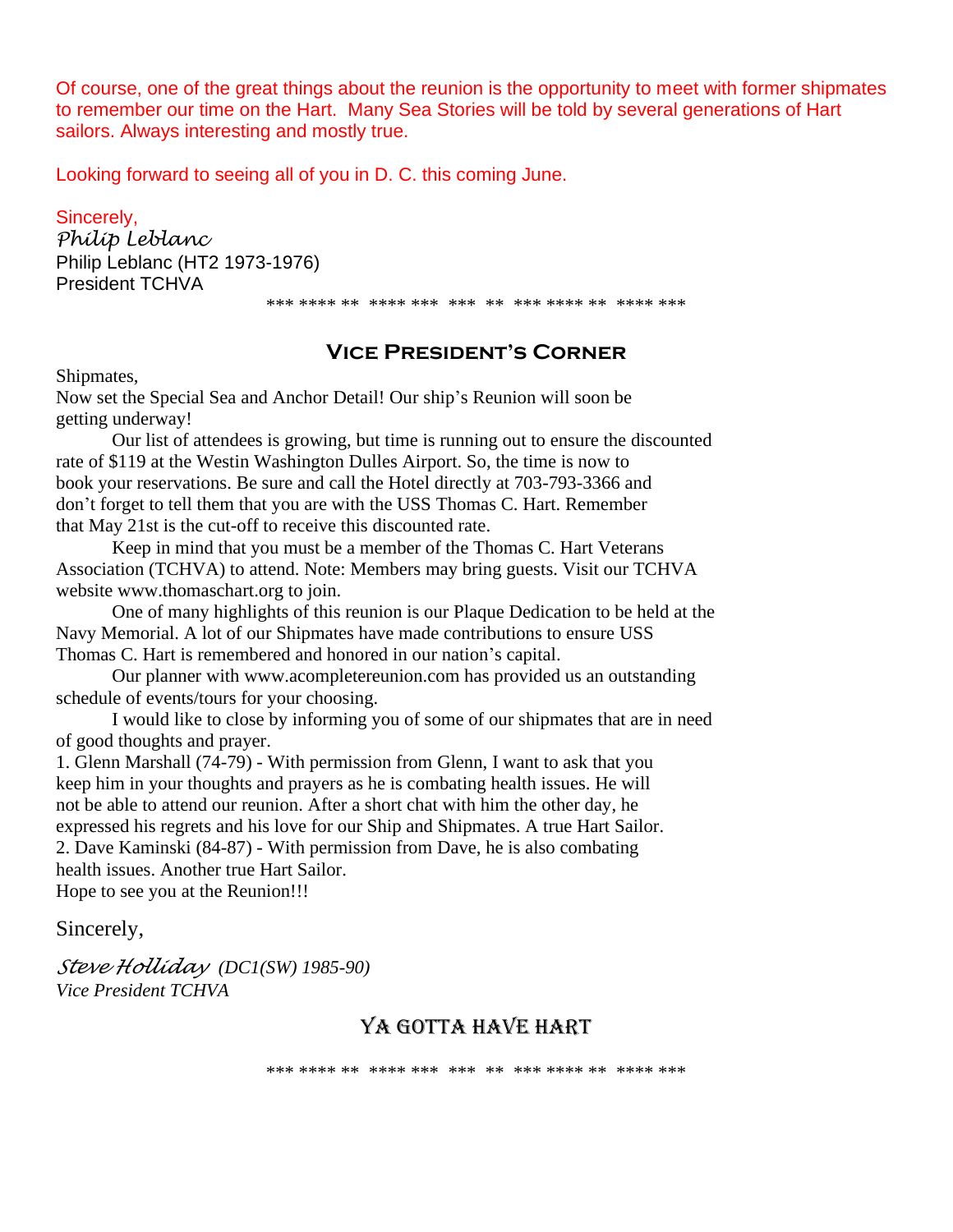

Hello shipmates,

I'll just report that we now have 108 current TCHVA members but quite a few let their memberships expire and have not reenlisted. We've updated the Members Only roster on our current website. You can see the active member listing here: <http://www.thomaschart.org/id100.html> The members on that page are current TCHVA members. If you don't see your name on this page, that means your membership has expired. You can reenlist here: <http://www.thomaschart.org/id33.html>

Our DC reunion is less than 60 days away. I know you're gearing up for the reunion and I hope you are as anxious as I am to visit DC. As you know, we had to postpone the event from last year due to COVID. Since we're less than 60 days from the event, all you bridge and CIC types recognize this reality as a "constant bearing - decreasing range" situation! That translates as **it's really time to sign up for the reunion**. Our planner advised us on Friday that we only have 5 hotel rooms left in our block and she would be requesting more as the last 60 days are usually when the majority of folks start signing up. So that said, please do it now.

Everyone should have already received a copy of the reunion brochure. Everything you need to know is in that brochure. If anyone does not have the reunion brochure you can download a copy from our website: <http://www.thomaschart.org/id137.html> The brochure is also available on our planners website: <https://www.acompletereunion.com/uss-thomas-c-hart>

When you call to make your hotel reservations, **call the hotel directly.** Do not use the link for the online registration. **Call 703-793-3366**. When someone answers, don't ask for reservations (that will send you to a corporate reservation center). Tell them you are with the USS Thomas C Hart group and ask to speak to someone at the hotel property front desk. Or ask for sales, or group events. That will keep your call on the property. We've found that the corporate reservation center does not have the full story about our hotel contract. For instance, through our planner, we are given the special hotel rate three days before and three days after our official reunion dates. We've had a couple of shipmates who weren't initially given that good rate for early/late stays. We have taken action to fix those situations. The hotel has been quite accommodating!

Don't forget we have our TCH commemorative plaque dedication ceremony scheduled during the reunion at the U. S. Navy Memorial. That will be on Friday, June 24th. The Memorial rolls out the red carpet and will "formally" dedicate the TCH plaque. All are invited and the Memorial will be first on our Friday reunion tour activities.

As for our Saturday evening banquet, Captain Louis A Nick, Jr, (CO 1985-1987) will be our speaker and Rear Admiral Archer Macy (Weps 85-86) will also be attending this event! For a complete listing of those who have signed up so far, click here: <http://www.thomaschart.org/id137.html> Join us if you can!

Stay safe and I hope to see you in June!

All the best, **Garry Collins**

Garry Collins LCDR, SC, USN (ret) SUPPO 1986-1989 USS Thomas C. Hart Veterans Association Founder/Secretary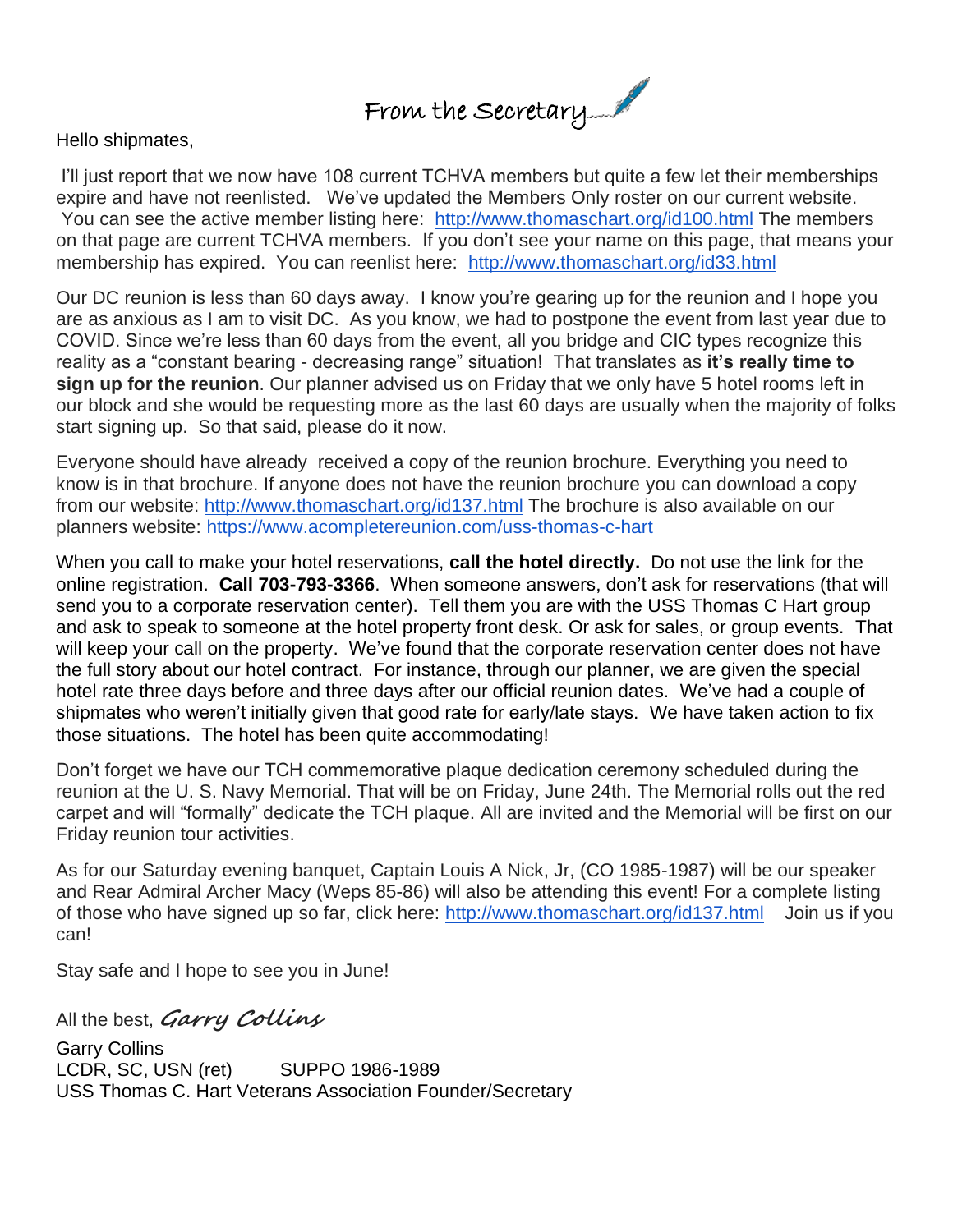\*\*\* \*\*\*\* \*\* \*\*\*\* \*\*\* \*\*\* \*\* \*\*\* \*\*\*\* \*\* \*\*\*\* \*\*\*



# **Financial Report Thomas C Hart Veterans Association**

Treasury Report as of 1 May Current Checking Balance is 4515.91 Transfer 451.29 from PayPal to checking Received 50\$ in checks Web.com 10.67 x3 Tax post card completed for 2021

Dennis Paul Treasurer, TCHVA

\*\*\* \*\*\*\* \*\* \*\*\*\* \*\*\* \*\*\* \*\* \*\*\* \*\*\*\* \*\* \*\*\*\* \*\*\*

# Final Farewells

Go to the Hart website, eternal deployment section, for updates and listing of shipmates who have passed away. Additional information on rate/rank and time on board for those who have passed would be appreciated.

\*\*\* \*\*\*\* \*\* \*\*\*\* \*\*\* \*\*\* \*\* \*\*\* \*\*\*\* \*\* \*\*\*\* \*\*\*

## **REUNION 2022**

- Place: The Westin Washington Dulles Airport, 2520 Wasser Terrace, Herndon, VA 20171, (703) 793-3366.
- Dates: Tuesday 21 June Sunday 28 June 2022

*General itinerary as follows: Note: subject to change*

- **Tues - Early Bird Check-in/Hospitality Suite open ~1500.**
- **Weds – Tours of the Mall, downtown Washington DC**
- **Thurs – Tours of Arlington Cemetery and Mount Vernon**
- **Fri – Dedication of plaque at Navy Memorial, self-guided tour of memorials, museums, and other attractions on the national mall**
- **Sat - Business Meeting (AM) / Free Time/Banquet (PM)**
- **Sun - Check-out (AM)**

\*\*\*\*\*\*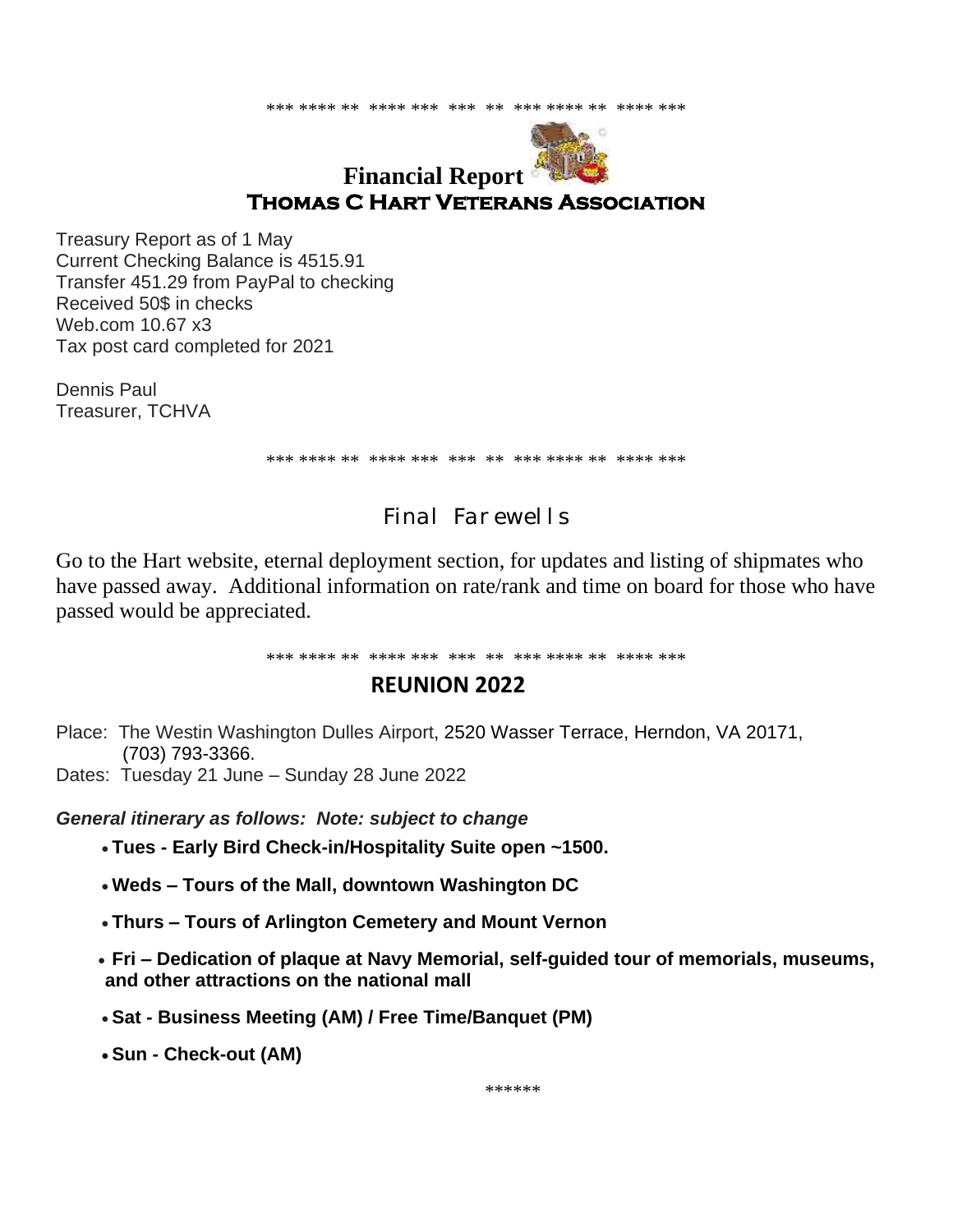# **CRUISE BOOKS**

We now have scans of 76 familygrams/TCHVA newsletters; several precommissioning, commissioning, Change of Command and Welcome aboard booklets; and 7 cruise books. Electronic copies will be provided at the next reunion to anyone who wants them. (Best if you could bring along a memory stick/flash drive). If you have any familygrams, newsletters, cruisebooks, photos, or other paper memorabilia you would like to share, please contact Dave Neimeyer 484-378-2725 [dave@neimeyer.org.](mailto:dave@neimeyer.org) He can scan them and return the original to you.

Bring a flash drive / memory stick to the reunion to receive a copy of all the family grams, newsletters, cruise books, etc, as well as photos from most of the past reunions.

\*\*\*\*\*\*

# **NEWSLETTER ITEMS AND COMMENTS**

Comments, and items for the newsletter can be sent to Dave Neimeyer at dave[@neimeyer.org](mailto:neimeyer@us.net) or 9026 Haaf Road, Fogelsville PA 18051-1717

If you are on facebook, consider joining the USS Thomas C. Hart FF 1092 group, with its 584 members and hundreds of photos and posts.